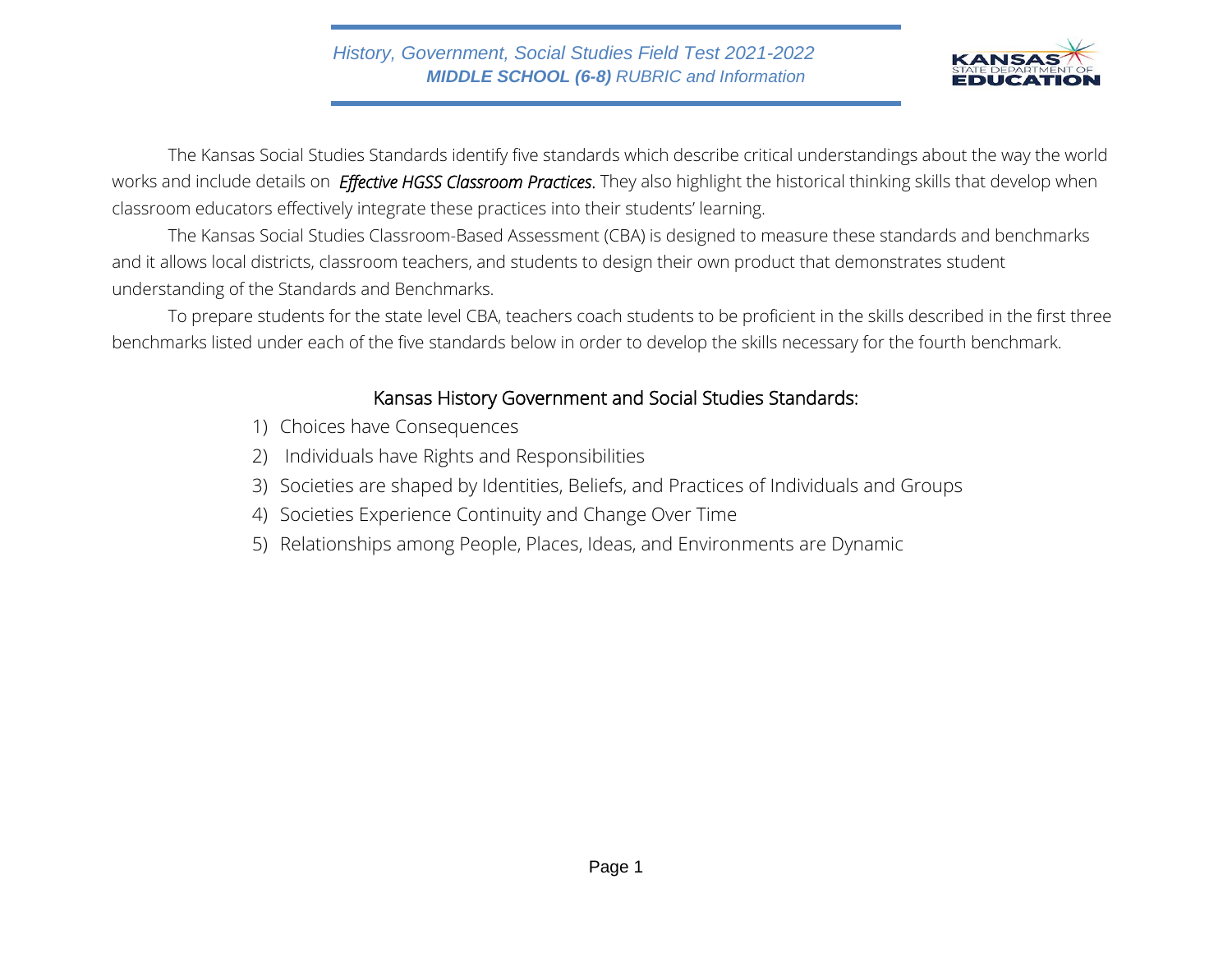

# Each Kansas standard is supported by benchmarks, adapted to that specific standard:

| <b>Benchmarks</b>                                                             | <b>Standard 1 Choices Have</b><br>Consequences                                                                                                       | <b>Standard 2 Individuals have</b><br>Rights and Responsibilities                                                                                    | Standard 3 Societies are shaped by<br>Identities, Beliefs, and Practices of<br>Individuals and Groups                                                                                                                    | <b>Standard 4 Societies</b><br>Experience Continuity and<br>Change Over Time                                                                      | <b>Standard 5 Relationships</b><br>among People, Places,<br>Ideas, and Environments<br>are Dynamic                                                |
|-------------------------------------------------------------------------------|------------------------------------------------------------------------------------------------------------------------------------------------------|------------------------------------------------------------------------------------------------------------------------------------------------------|--------------------------------------------------------------------------------------------------------------------------------------------------------------------------------------------------------------------------|---------------------------------------------------------------------------------------------------------------------------------------------------|---------------------------------------------------------------------------------------------------------------------------------------------------|
| 1 Recognize<br>and Evaluate                                                   | The student will recognize<br>and evaluate significant<br>choices and consequences<br>that have impacted our lives<br>and futures.                   | The student will recognize and<br>evaluate the rights and<br>responsibilities of people living<br>in societies.                                      | The student will recognize and<br>evaluate how societies are shaped by<br>the identities, beliefs, and practices<br>of individuals and groups.                                                                           | The student will recognize<br>and evaluate continuity and<br>change over time.                                                                    | The student will recognize<br>and evaluate dynamic<br>relationships that impact<br>lives in communities, states,<br>and nations.                  |
| 2 Analyze the<br>Context and<br>Draw<br>Conclusions                           | The student will analyze the<br>context and draw<br>conclusions about choices<br>and consequences.                                                   | The student will analyze the<br>context and draw conclusions<br>about rights and<br>responsibilities.                                                | The student will analyze context and<br>draw conclusions of how societies<br>are shaped by the identities, beliefs,<br>and practices of individuals and<br>groups.                                                       | The student will analyze the<br>context and draw<br>conclusions about<br>continuity and change.                                                   | The student will analyze the<br>context and draw<br>conclusions about dynamic<br>relationships.                                                   |
| 3 Investigate<br>and Connect                                                  | The student will investigate<br>and connect examples of<br>choices and consequences<br>with contemporary issues                                      | The student will investigate<br>and connect the rights and<br>responsibilities of individuals<br>with contemporary issues.                           | The student will investigate and<br>connect how societies are shaped by<br>the identities, beliefs, and practices<br>of individuals and groups.                                                                          | The student will investigate<br>and connect continuity and<br>change to a contemporary<br>issue.                                                  | The student will investigate<br>and connect dynamic<br>relationships to<br>contemporary issues.                                                   |
| 4 Make a<br>claim or<br>advance a<br>thesis using<br>evidence and<br>argument | The student will use their<br>understanding of choices<br>and consequences to make<br>a claim or advance a thesis<br>using evidence and<br>argument. | The student will use their<br>understanding of rights and<br>responsibilities to make a<br>claim or advance a thesis using<br>evidence and argument. | The student will use their<br>understanding of how societies are<br>shaped by the identities, beliefs, and<br>practices of individuals and groups<br>to make a claim or advance a thesis<br>using evidence and argument. | The student will use their<br>understanding of continuity<br>and change to make a<br>claim or advance a thesis<br>using evidence and<br>argument. | The student will use their<br>understanding of dynamic<br>relationships to make a<br>claim or advance a thesis<br>using evidence and<br>argument. |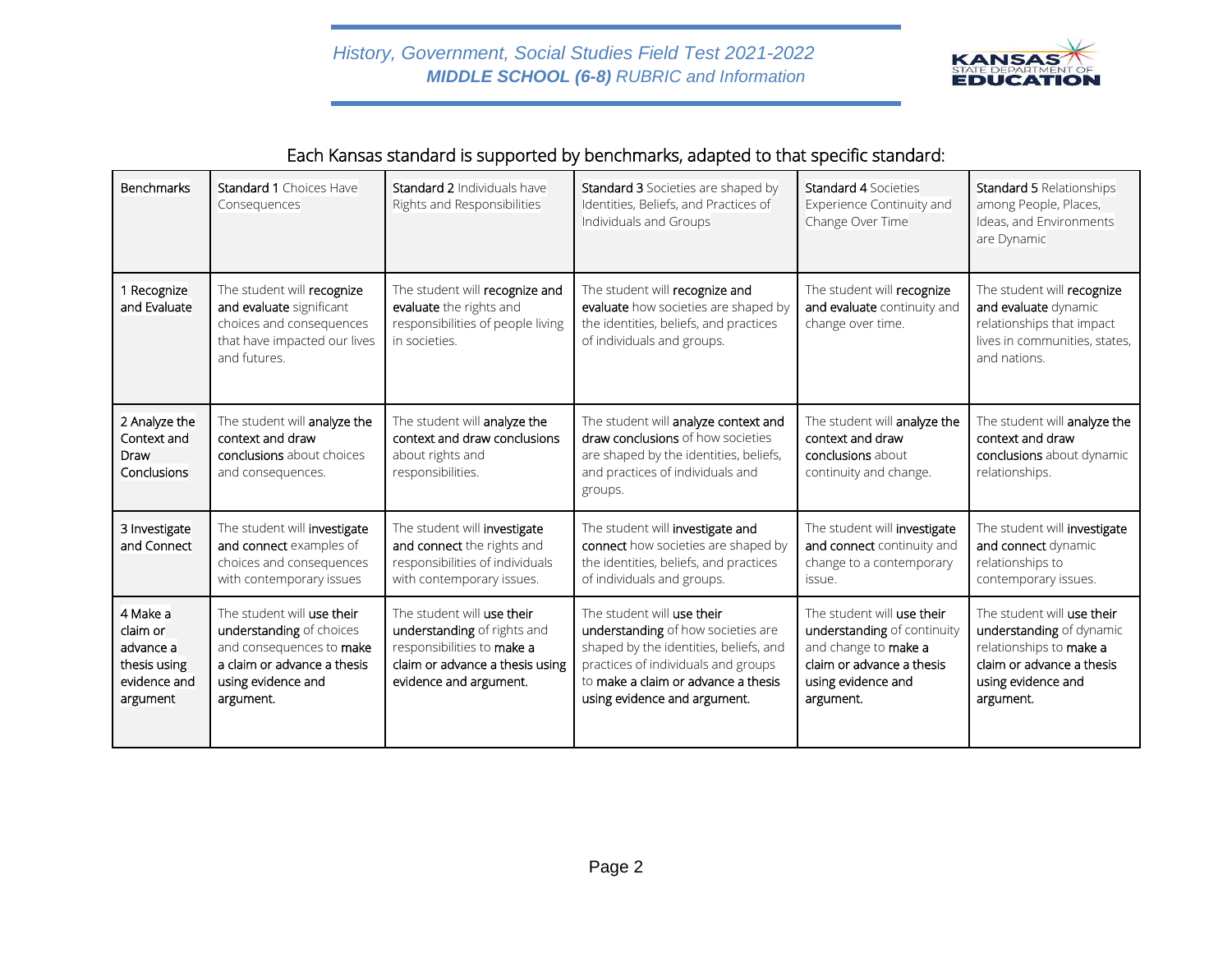

Learners in the middle school 6-8 grade band are asked to complete the required State Social Studies Classroom-Based Assessment (CBA) by creating one product or presentation that demonstrates their ability to make a claim or thesis and support that claim or thesis using evidence. The following information and rubric outline what students are expected to complete during this grade band.

To prepare learners for the state level CBA that measures student competency in making a claim or advancing a thesis using evidence and argument, classroom teachers provide students learning opportunities to become proficient in the skills described in the benchmarks for each of the five standards.

### Benchmark 1:

### Formative Task - Recognize and Evaluate

The student is asked to recognize and then evaluate one or more of the big ideas from the standards (i.e. choices, consequences, rights, responsibilities, identities, beliefs, ideas, actions, continuity, change, or dynamic relationships).

- Teachers can integrate a variety of activities that encourage a student to identify foundational content and then compare, contrast, rank, or prioritize that content.
	- For example, students could recognize a choice and its consequences while evaluating the impact of that choice. They would recognize that President Lincoln issued the Emancipation Proclamation in January 1863. Did the Proclamation have the impact Lincoln thought that it would?

### Benchmark 2:

### Summative Task - Analyze Context and Draw Conclusions

The student is asked to analyze the circumstances surrounding one or more of the big ideas in the standards (i.e. choices, consequences, rights, responsibilities, identities, beliefs, ideas, actions, continuity, change, or dynamic relationships) and then draw conclusions or make judgements about what has been analyzed.

- This type of formative activity requires students to methodically examine and then make judgements about an events' context. Context refers to the moods, attitudes, and conditions that existed in a certain time, place, demographic, system, or culture.
	- For example, a student would address questions that help uncover the context surrounding Lincoln's decision to issue the Proclamation and develop a reasoned opinion on how the context impacted his decision.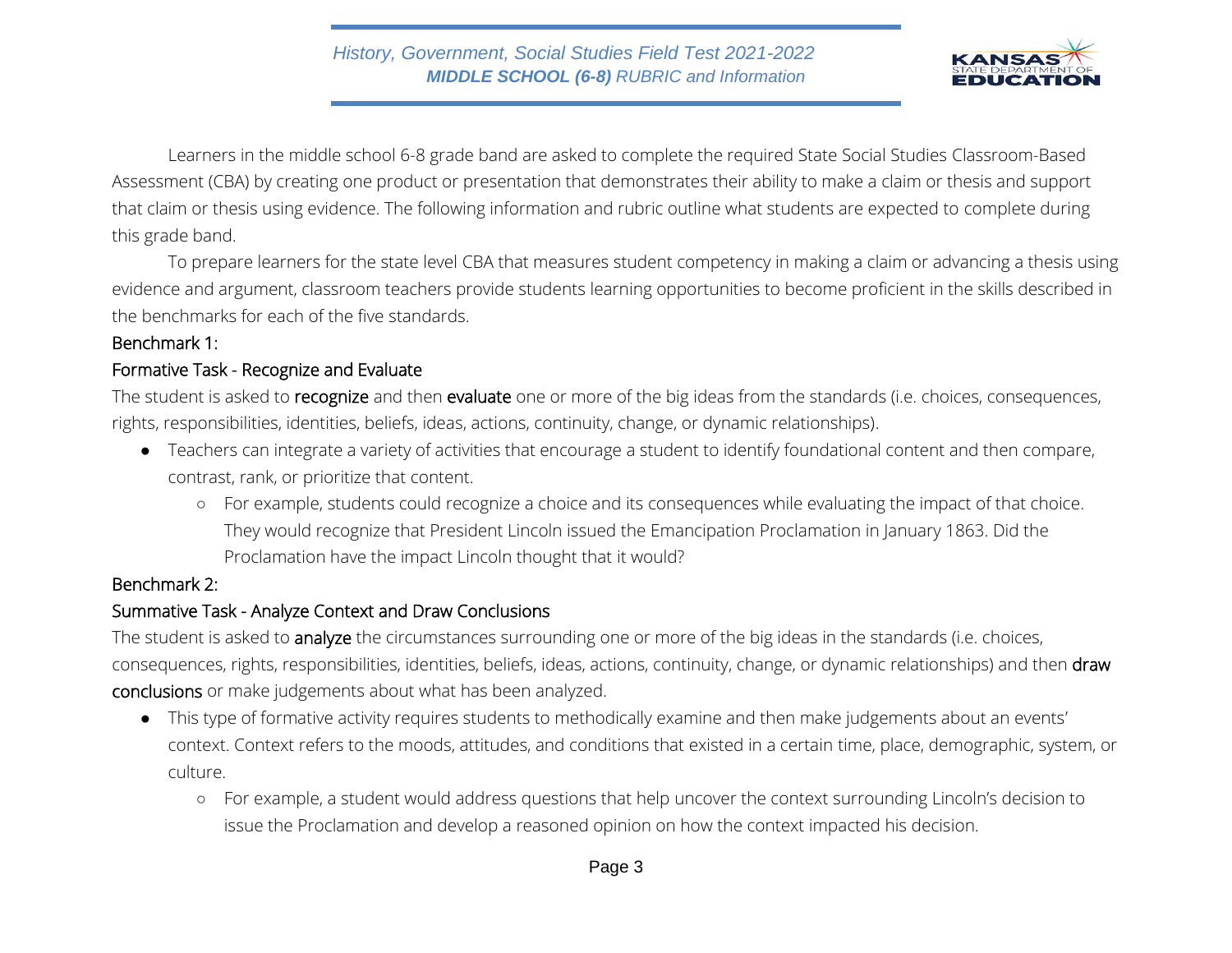

#### Benchmark 3:

# Summative Task - Investigate and Make Connections

The student is asked to *investigate* one or more of the big ideas from the standards (i.e. choices, consequences, rights, responsibilities, identities, beliefs, ideas, actions, continuity, change, or dynamic relationships) and then make a connection to

### contemporary or real-world issues.

- The ability to collect, organize, and verify information is critical to creating informed citizens.
	- For example, a student could explore events surrounding the issuing of the Emancipation Proclamation, then highlight the similarities and differences between the Proclamation and the current State and Federal policies.

### Benchmark 4:

# Summative Task - Make a Claim or Advance a Thesis Using Evidence and Argument

This demonstration of a student's ability to argue historically and use evidence is the required State Social Studies Classroom-Based Assessment that will be scored and reported to KSDE.

Using skills developed during formative tasks and activities a student will create a cohesive product or presentation that focuses on one or more of the big ideas from the five standards (i.e. choices, consequences, rights, responsibilities, identities, beliefs, ideas, actions, continuity, change, or dynamic relationships).

A proficient product or presentation should include:

- A claim using facts, information, persuasive logic, and language that is open to challenge and contradiction.
- Relevant and accurate evidence that supports the claim with references in the product or presentation multiple credible sources that include at least two primary sources.
- Relevant and accurate evidence that considers the topic from multiple social studies disciplines and one point of view.
- The effective use of a textual, auditory, media, or visual product using grade level appropriate communication skills.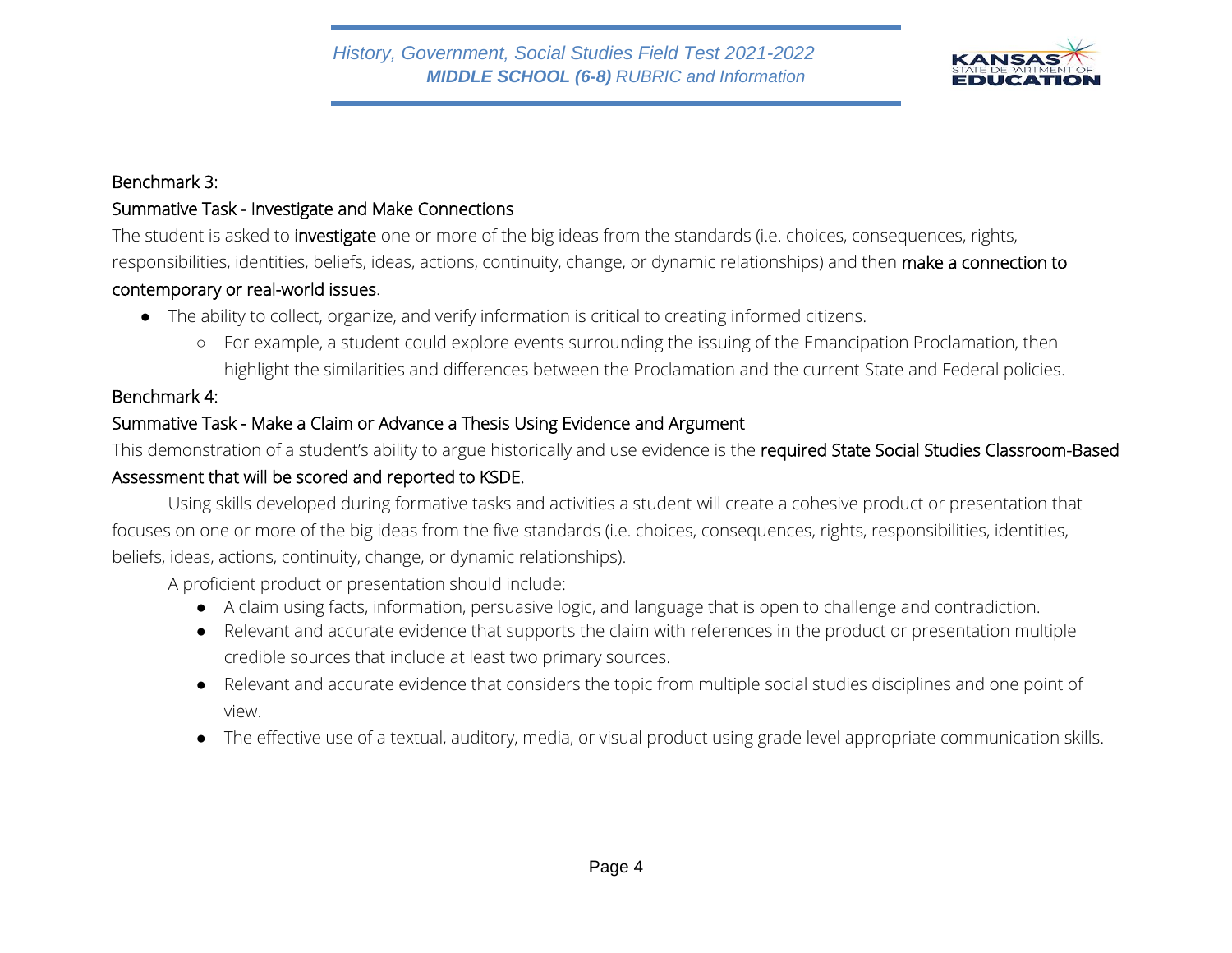

| Criteria         | 1 Beginning                                                                                                                                                                                                                                                                                                                  | 2 Developing                                                                                                                                                                                                                                                                                                                                                                                                                                                                                                                                                                                                                                                                                               | 3 Proficient                                                                                                                                                                                                                                                                                                                                                                                                                                                                                       | 4 Exemplary                                                                                                                                                                                                                                                                                                                                                                                                                                                                                                                                                                                                                                                                                                                                                            |
|------------------|------------------------------------------------------------------------------------------------------------------------------------------------------------------------------------------------------------------------------------------------------------------------------------------------------------------------------|------------------------------------------------------------------------------------------------------------------------------------------------------------------------------------------------------------------------------------------------------------------------------------------------------------------------------------------------------------------------------------------------------------------------------------------------------------------------------------------------------------------------------------------------------------------------------------------------------------------------------------------------------------------------------------------------------------|----------------------------------------------------------------------------------------------------------------------------------------------------------------------------------------------------------------------------------------------------------------------------------------------------------------------------------------------------------------------------------------------------------------------------------------------------------------------------------------------------|------------------------------------------------------------------------------------------------------------------------------------------------------------------------------------------------------------------------------------------------------------------------------------------------------------------------------------------------------------------------------------------------------------------------------------------------------------------------------------------------------------------------------------------------------------------------------------------------------------------------------------------------------------------------------------------------------------------------------------------------------------------------|
| Claim/<br>Thesis | My claim/thesis is unclear or<br>absent.<br>My claim/thesis does not include a<br>reason to support my position.<br>My argument does not include an<br>example.                                                                                                                                                              | My claim/thesis offers a reason or<br>reasons that are not relevant to<br>supporting my position.<br>I use an example that is unrelated<br>to my argument.                                                                                                                                                                                                                                                                                                                                                                                                                                                                                                                                                 | I can address the compelling question or<br>prompt by taking a clear position and<br>making a claim/thesis.<br>I can use at least two relevant reasons to<br>support my claim/thesis.<br>I can identify at least two examples to<br>strengthen the argument.                                                                                                                                                                                                                                       | I can address the compelling question or<br>prompt by taking a complex position and<br>making a claim/thesis.<br>I can use at least three relevant reasons to<br>support my claim/thesis.<br>I can identify at least three examples to<br>strengthen the argument.                                                                                                                                                                                                                                                                                                                                                                                                                                                                                                     |
| Evidence         | My product does not use any<br>evidence.<br>My product includes only vague<br>references to information or ideas<br>that may come from background<br>knowledge.<br>My textual, auditory, media, or<br>visual product uses<br>communication skills that makes it<br>impossible for my audience to<br>understand the argument. | My product uses evidence that is<br>irrelevant, inaccurate, or unclear.<br>My product uses limited primary<br>source evidence representing one<br>point of view and shows only<br>partial understanding of the<br>source.<br>My product is missing evidence<br>details in the form of quotations,<br>paraphrasing, or contextual<br>information or these details are<br>unclear and inaccurate.<br>My product is not clear about<br>where the evidence is coming<br>from and is missing information<br>about creator, date, and media<br>type.<br>My textual, auditory, media, or<br>visual product uses<br>communication skills that makes it<br>difficult for my audience to<br>understand the argument. | I can produce relevant and accurate<br>evidence from multiple sources.<br>I can incorporate pieces of accurate<br>evidence from primary sources<br>representing multiple viewpoints.<br>I can include accurate evidence such as<br>quotations, paraphrasing, and/or<br>contextual elements.<br>I can produce accurate evidence that is<br>appropriately cited and sourced.<br>I can create a textual, auditory, media, or<br>visual product using grade level<br>appropriate communication skills. | I can produce relevant and accurate<br>evidence from multiple corroborated<br>sources.<br>I can incorporate pieces of accurate<br>evidence that are varied and reliable<br>(primary and secondary) representing<br>multiple viewpoints.<br>I can incorporate accurate evidence<br>including extensive details from the sources<br>such as quotations, well-developed<br>paraphrasing, and contextual elements.<br>I can appropriately cite and source the<br>evidence and include additional details such<br>as audience, intent, and context in the<br>product.<br>I can create a textual, auditory, media, or<br>visual product using grade level appropriate<br>communication skills that enhance audience<br>understanding through effective use of the<br>medium. |